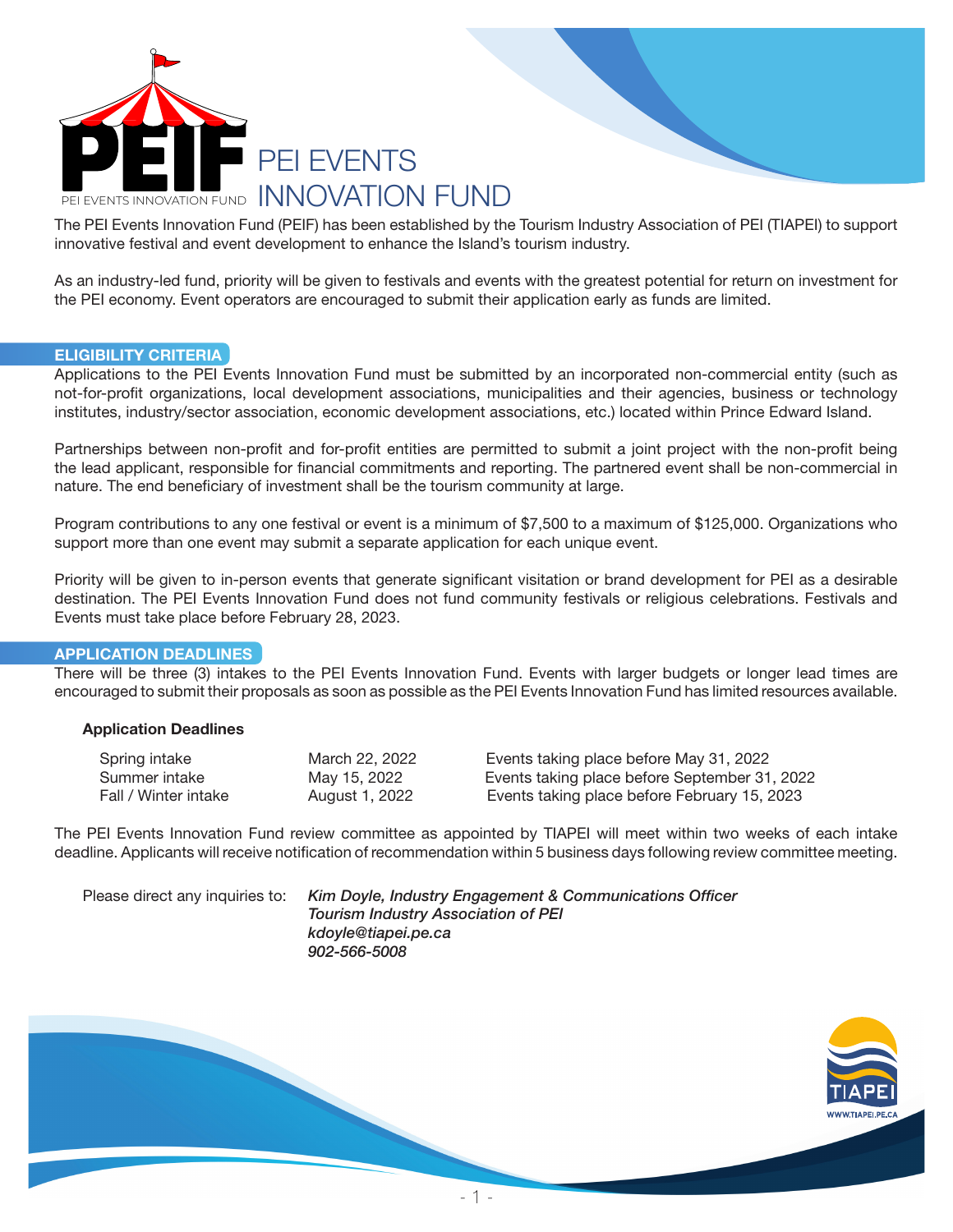

# PROPOSAL REQUIREMENTS

The PEI Events Innovation Fund is seeking to support products that are innovative, scalable into the future and authentically Prince Edward Island.

Applicants should demonstrate the organization's capacity and experience in organizing events. Submissions should provide a clear overview of the event, schedule, staffing, utilization of local suppliers, and anticipated impact to the Prince Edward Island economy.

## Proposal Format & Checklist

### Section 1 – Organizational Information

- $\Box$  Organization Information
- $\square$  Non-profit status / partner organiztions if applicable
- $\square$  Mailing address
- $\Box$  Primary Contact including title, phone number and email address
- $\Box$  Organization capacity and experience in producing events of similar calibre

### Section 2 – Event Information

- $\square$  Name of event
- $\square$  Dates of event
- $\Box$  Location of event (note any locations requiring Impact Assessment such as waterways, protected lands, etc.)
- $\Box$  New event or modification to existing event. If existing, state how many years the festival has existed
- $\square$  Event website
- $\square$  Event social media
- $\Box$  Event description: overview of activities, schedule, staffing, utilization of local suppliers and target market
- $\square$  Amount requested

### Section 3 – Alignment with PEI Events Innovation Fund Priorities

### *Applications should address how the proposed activities align with the following key criteria:*

- $\Box$  Innovation Discuss how the festival or event will be innovative. This could include a new concept, a new twist on an existing festival or event or a new opportunity to promote the unique tourism attributes of an area within PEI. Highlight the use of any technology, formats, structure or engagement with attendees that might be unique or different.
- $\Box$  Product Opportunity Detail how the festival or event addresses a known demand and will fill a gap in programming either from a product or timing perspective. While visitation scenarios in 2022 may be uncertain at the time of application, discuss how the festival or event has the potential for growth as tourism recovers. Outline marketing plan including off-Island tactics, marketing partnerships and anticipated off-Island travel.

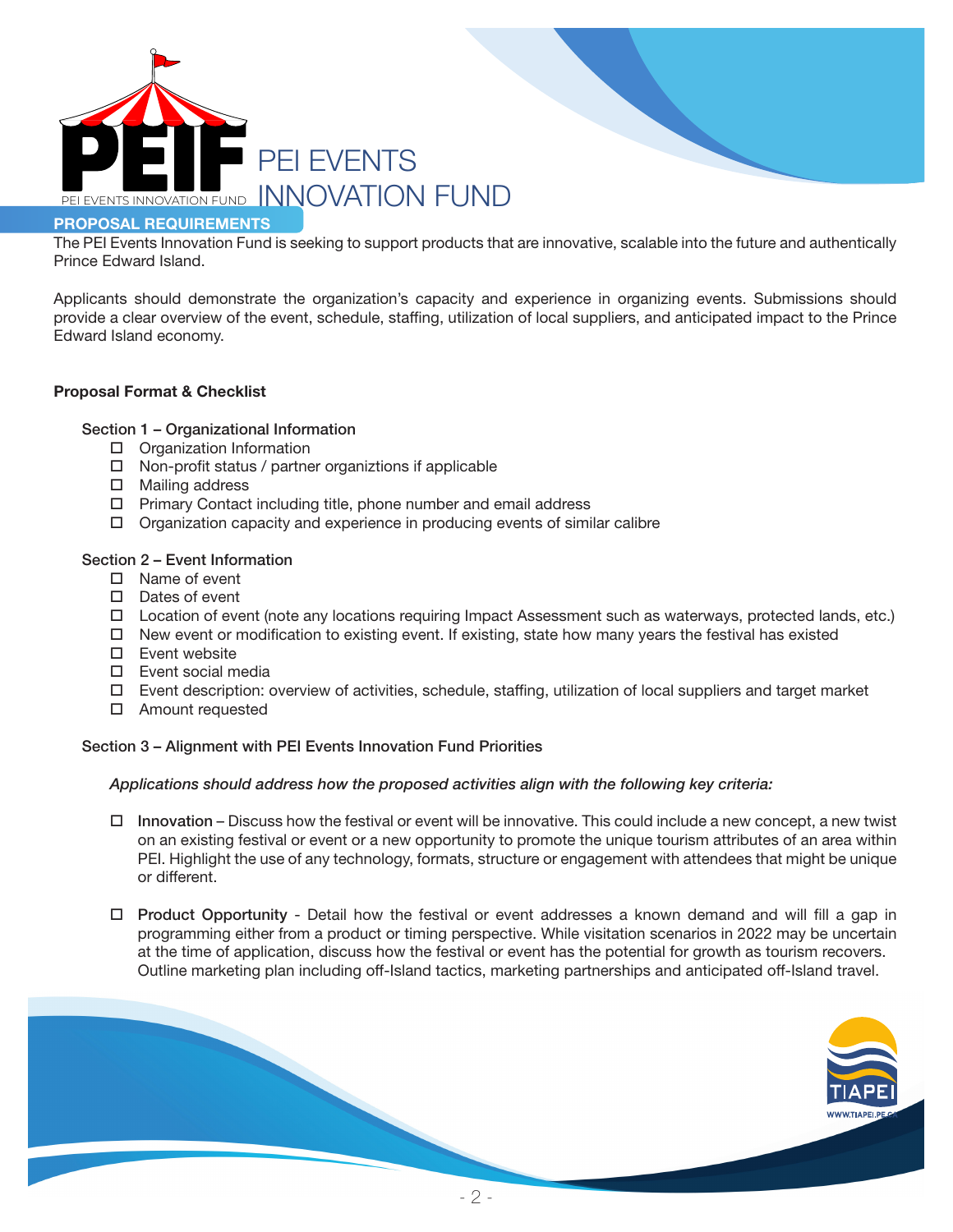

- $\Box$  Community Development In this section, highlight how the festival or event will support a 'cluster' of tourism activity. Highlight benefits to other tourism operators in the area, including potential packaging or cross promotion opportunities and estimated room nights sold. Provide an overview of economic, cultural and social impacts including how the event or festival will support Island artists and products.
- $\Box$  Partners-Address any supporting partners or clustering for the festival or event. This may include funding partners, sponsors, delivery partners or regional tourism stakeholders. Provide a brief explanation of their role in the festival or event. If the proposed project is a partnership between a non-profit and a commercial entity, outline the roles and responsibilities of each participating partner.
- $\Box$  Measurement of Success Outline measurable goals of the event such as attendance, ticket sales, visitation, off-Island participation, room nights sold, packages sold, email subscriptions, product sales, high yield visitors, etc.

When evaluating proposals, priority will be given to proposed activities that:

- $\Box$  Align to primary travel motivators in Atlantic Canada including culinary, culture, heritage, outdoor activities and coastal experiences.
- $\Box$  Align with one or more PEI tourism priorities as identified in PEI's 2022-2023 Strategy, "Charting the Course of Tourism in PEI for the Next Two Years.
- $\Box$  Align with applicable Regional Tourism Association or Destination Marketing Organization priorities.
- $\Box$  Generate incremental off-Island visitation to Prince Edward Island

### Section 4 – Event Budget

 A detailed event budget outlining revenue and expenses along with amount requested from the PEI Events Innovation Fund (PEIF) must be included with each application. Note: applicant must identify a minimum of 50% of project expenses from other sources.

Proposals should be submitted to Kim Doyle, kdoyle@tiapei.pe.ca in PDF format prior to 4:00pm ADT on the intake deadline.

# CONTRIBUTIONS AND REPORTING

Contribution from the PEI Events Innovation Fund shall not exceed 50% of eligible expenses. Successful applicants will receive a letter of offer detailing responsibilities of the applicant to access the approved funds. Up to 75% of approved funding may be released upon signing of contribution agreement between the applicant and TIAPEI.

The balance will be issued upon receipt of satisfactory final activity and financial report outlining the impact of the event on the economy, culture and social fabric of Prince Edward Island. The final activity report must include an overview of the event, local suppliers used, alignment with tourism priorities, marketing reach and attendance, noting the breakdown from